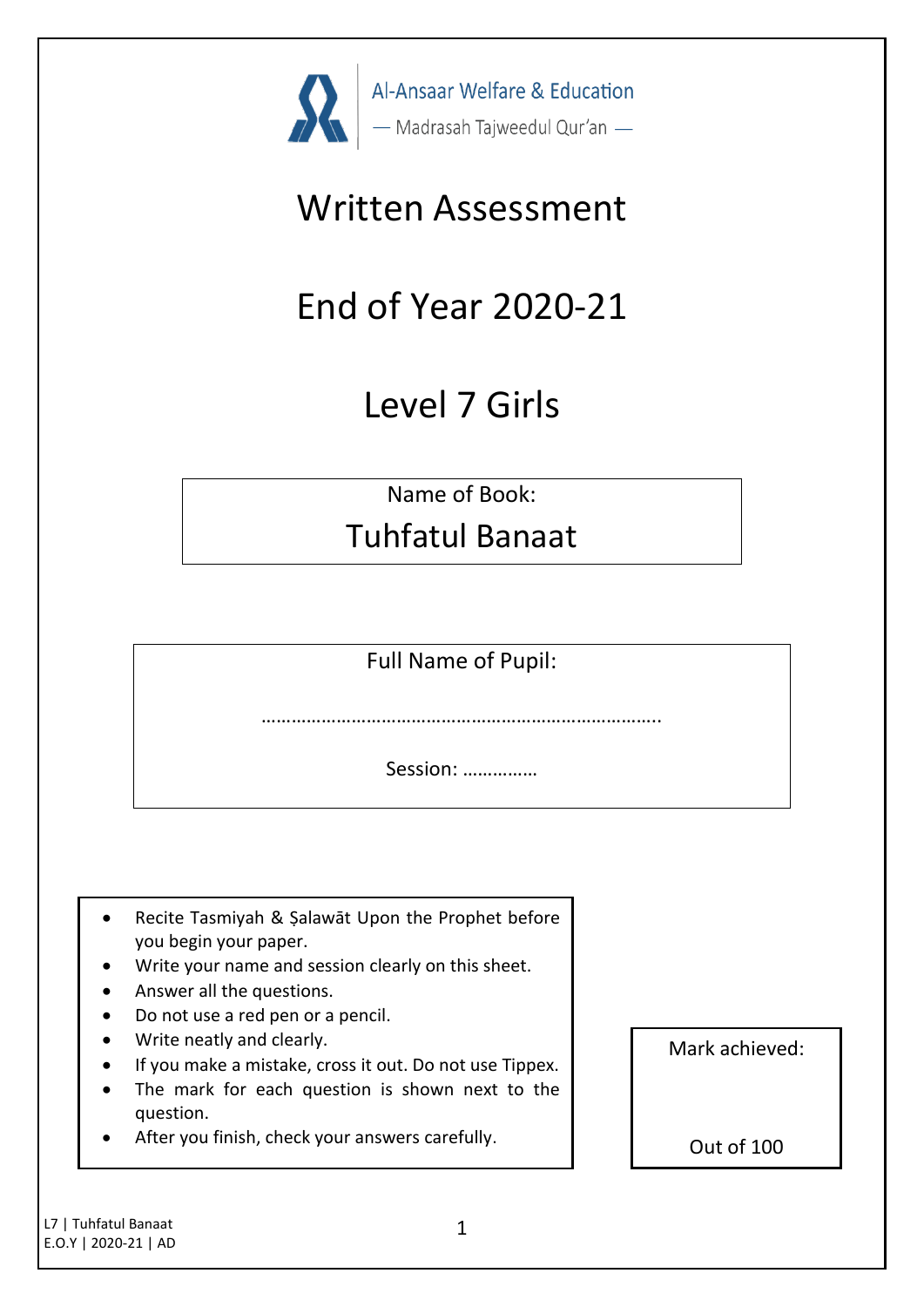## **Section A**

| 1. What do the following words mean: | (10) |
|--------------------------------------|------|
| Buloogh:                             |      |
|                                      |      |
| Haydh:                               |      |
|                                      |      |
| Istihaadha:                          |      |
|                                      |      |
| Nifaas:                              |      |
|                                      |      |
| Saahib-e-Tarteeb:                    |      |
|                                      |      |
| <b>Ghair Mahram:</b>                 |      |
|                                      |      |
| Satr:                                |      |
|                                      |      |
| Muraahiqah:                          |      |
|                                      |      |
| Qadhaa:                              |      |
|                                      |      |
| Hadath-e-Akbar:                      |      |
|                                      |      |
|                                      |      |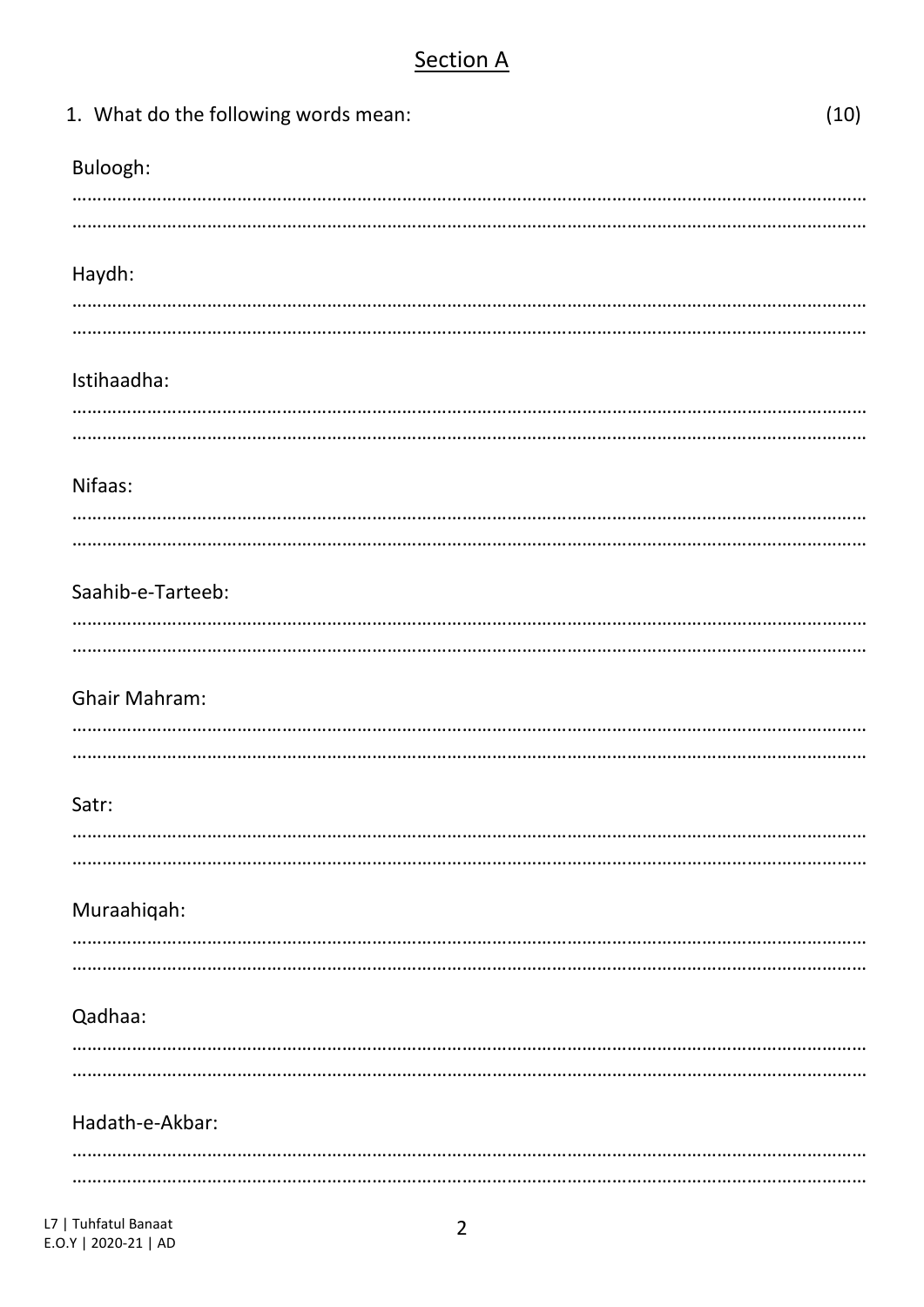- 2. Answer the following Questions: a. What is the organ responsible for menstruation called? (2) ………………………………………………………………………………………………………………………………………… b. Describe this organ: (3) …………………………………………………………………………………………………………………………………… …………………………………………………………………………………………………………………………………… …………………………………………………………………………………………………………………………………… c. What happens in this organ that causes menstruation? (3) …………………………………………………………………………………………………………………………………… …………………………………………………………………………………………………………………………………… …………………………………………………………………………………………………………………………………… 3. What colours could be seen during a regular Haydh? (2) …………………………………………………………………………………………………………………………………………… ……………………………………………………………………………………………………………………………………………
- 4. Explain what conditions could be met for a girl to be considered as Baaligha: (4)

| л |  |
|---|--|
| ┑ |  |
| 3 |  |
| 4 |  |

5. What is a girl prohibited from doing once Haydh starts? (4) …………………………………………………………………………………………………………………………………………… …………………………………………………………………………………………………………………………………………… ……………………………………………………………………………………………………………………………………………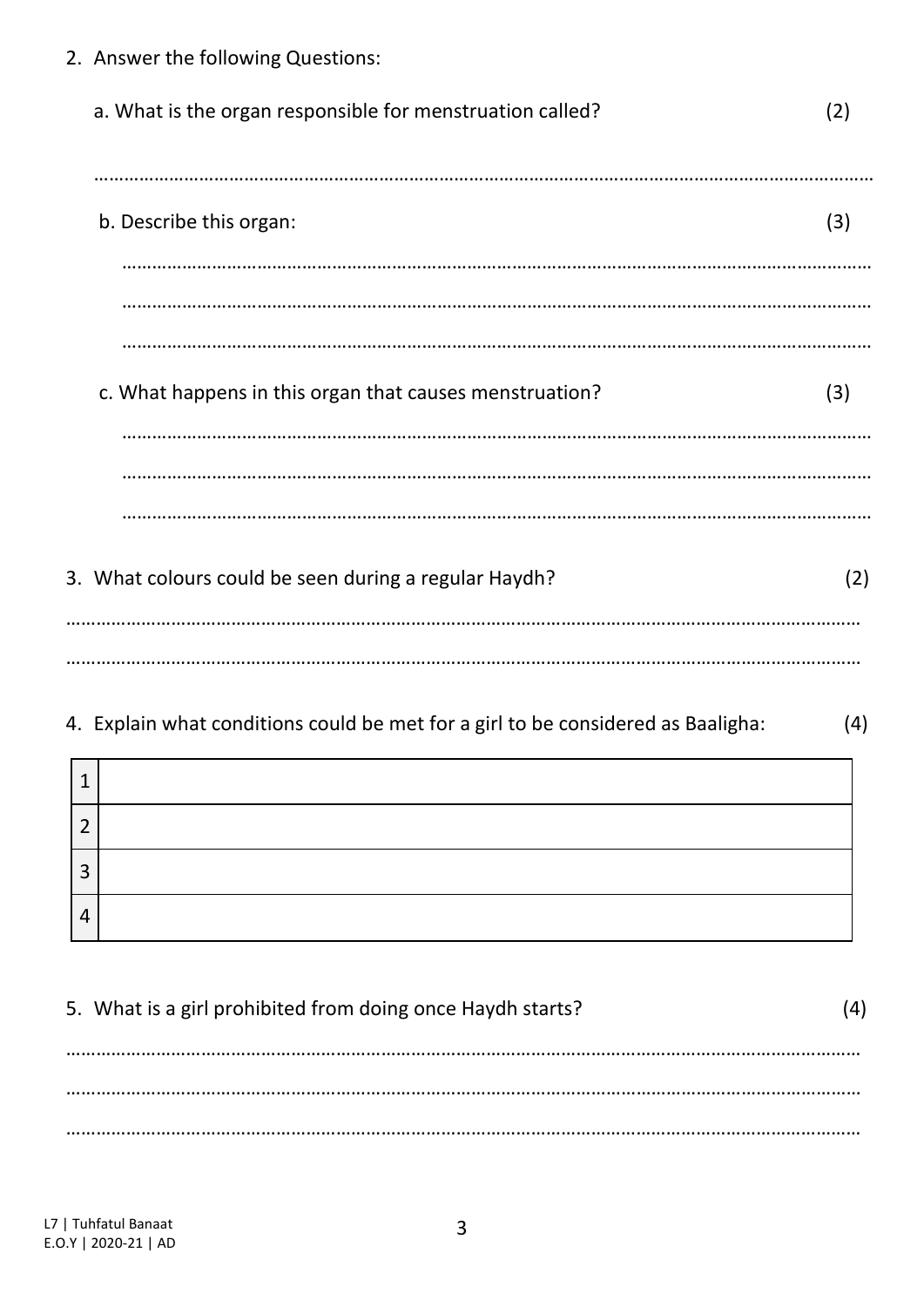| 6. What are the laws of hijab and when are they compulsory? |  |
|-------------------------------------------------------------|--|
|                                                             |  |
|                                                             |  |
|                                                             |  |
| 7. What is the ruling on discharge?                         |  |
|                                                             |  |

#### 8. Explain what each type of discharge shows: (3)

| Type of discharge | What does it show? |
|-------------------|--------------------|
| <b>Brown</b>      |                    |
| Yellow/Green      |                    |
| Clear/Milky       |                    |

9. Give any 3 ways you can prevent bad odours from emanating: (3)

a) …..………………………………………………………………………………………………………………………………… b) …..………………………………………………………………………………………………………………………………… c) …..…………………………………………………………………………………………………………………………………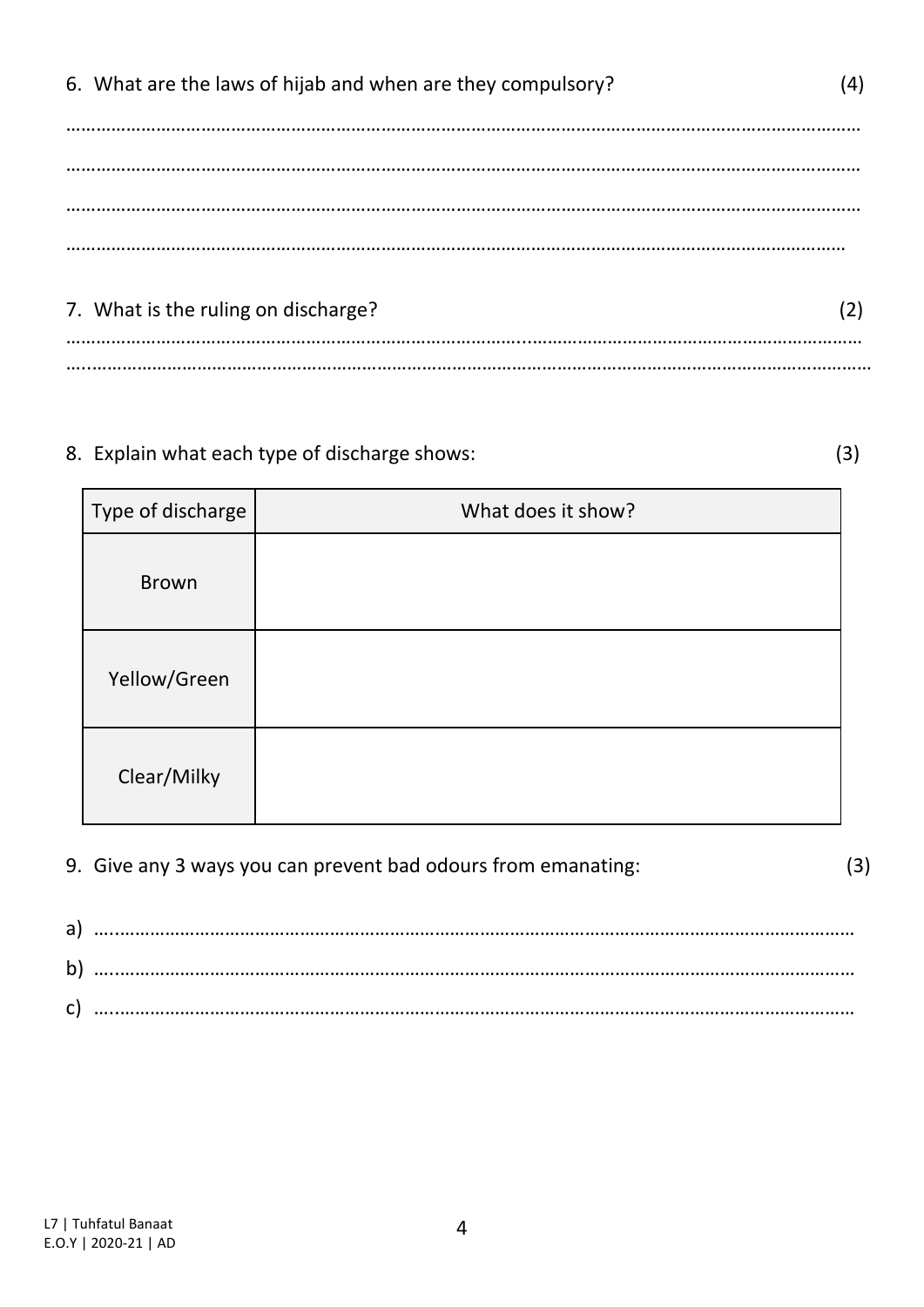What are the Faraaidh of Ghusl? (3) …………………………………………………………………………………………………………………………………………… …………………………………………………………………………………………………………………………………………… …………………………………………………………………………………………………………………………………………… 10. When can you tell that your Haidh has stopped completely? (1) ……………………………………………………………………………………………………………………………………………… .…………………………………………………………………………………………………………………………………………… 11. What is the minimum and maximum period of cleanliness between two Haydh? (2) ……………………………………………………………………………………………………………………………………………… .……………………………………………………………………………………………………………………………………………

12. Describe any 4 changes to the body that may occur before you reach puberty: (4)

| ◠      |  |
|--------|--|
| ົ<br>Э |  |
| 4      |  |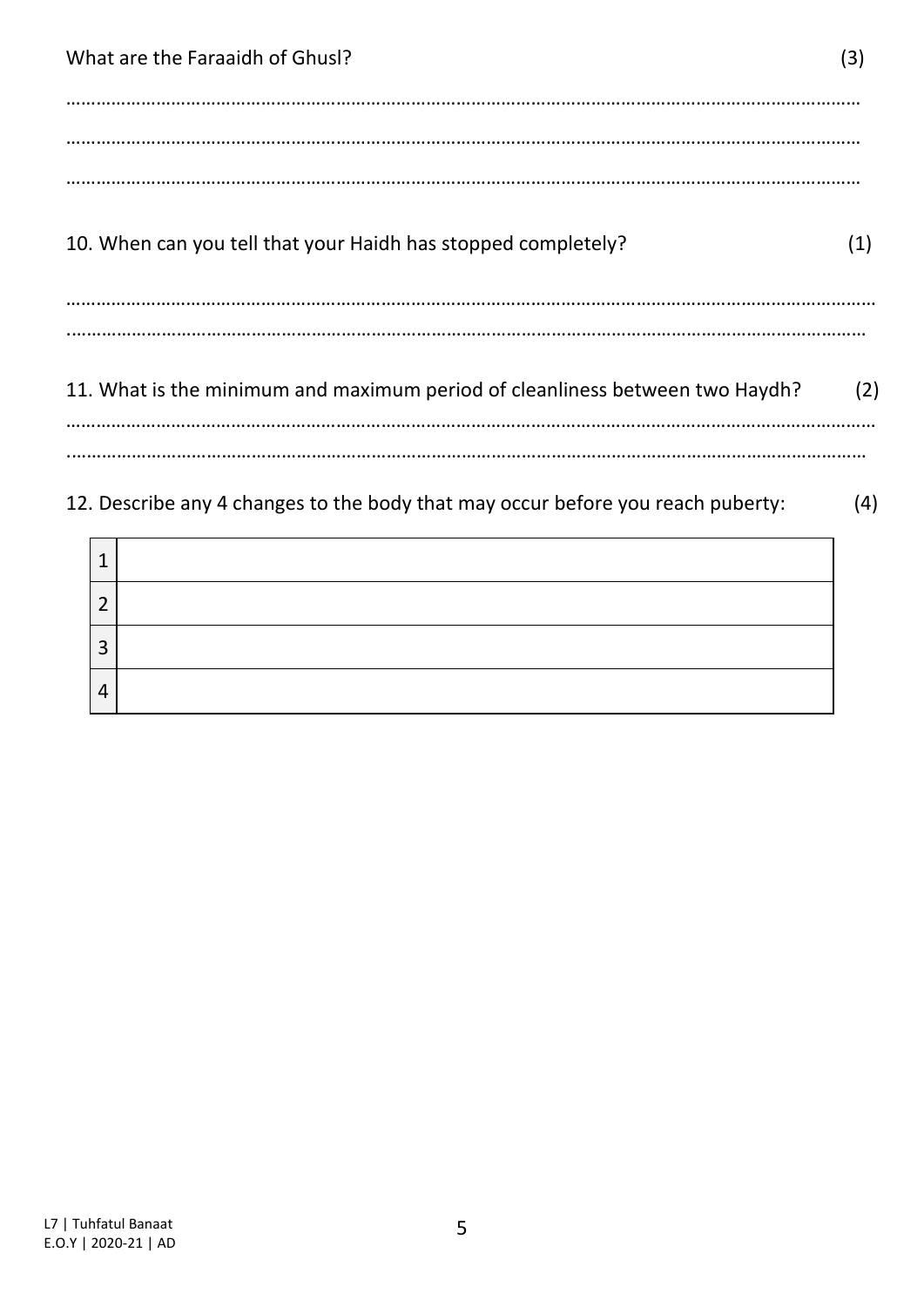### Section B

Answer the following questions on Haydh: 1. Ayesha's period ends after 3 days and 2 nights (60 hours). What should she do and why? (3) ………………………………………………………………………………...………………………………………………………… …..………………………………………………………………………………………………………………………………………… ………………………………………………………………………………...………………………………………………………… 2. Saliha starts her period 10 minutes before Magrib Salaah ends, but she has not prayed yet. Will she need to do qadhaa? Explain why. (2) ……….………………………………………………………………………………………………………………………………...……… ……….………………………………………………………………………………………………………………………………...……… ……….………………………………………………………………………………………………………………………………...……… 3. Ammaarah finishes her period 30 minutes before Fajr ends. What must she be careful of and why? (2) ……….………………………………………………………………………………………………………………………………...……… ……….………………………………………………………………………………………………………………………………...……… ……..……………………………………………………………………………………………………………………………………….. 4. On the last day of Hannah's period, she puts on a pad at Asr time. When she checks at Maghrib time, her sanitary towel is completely clean of any coloured discharge. Explain the two things she should do straight away: (2) 1. ..……………………………………………………………………………………………………………………………………. 2. ..…………………………………………………………………………………………………………………………………….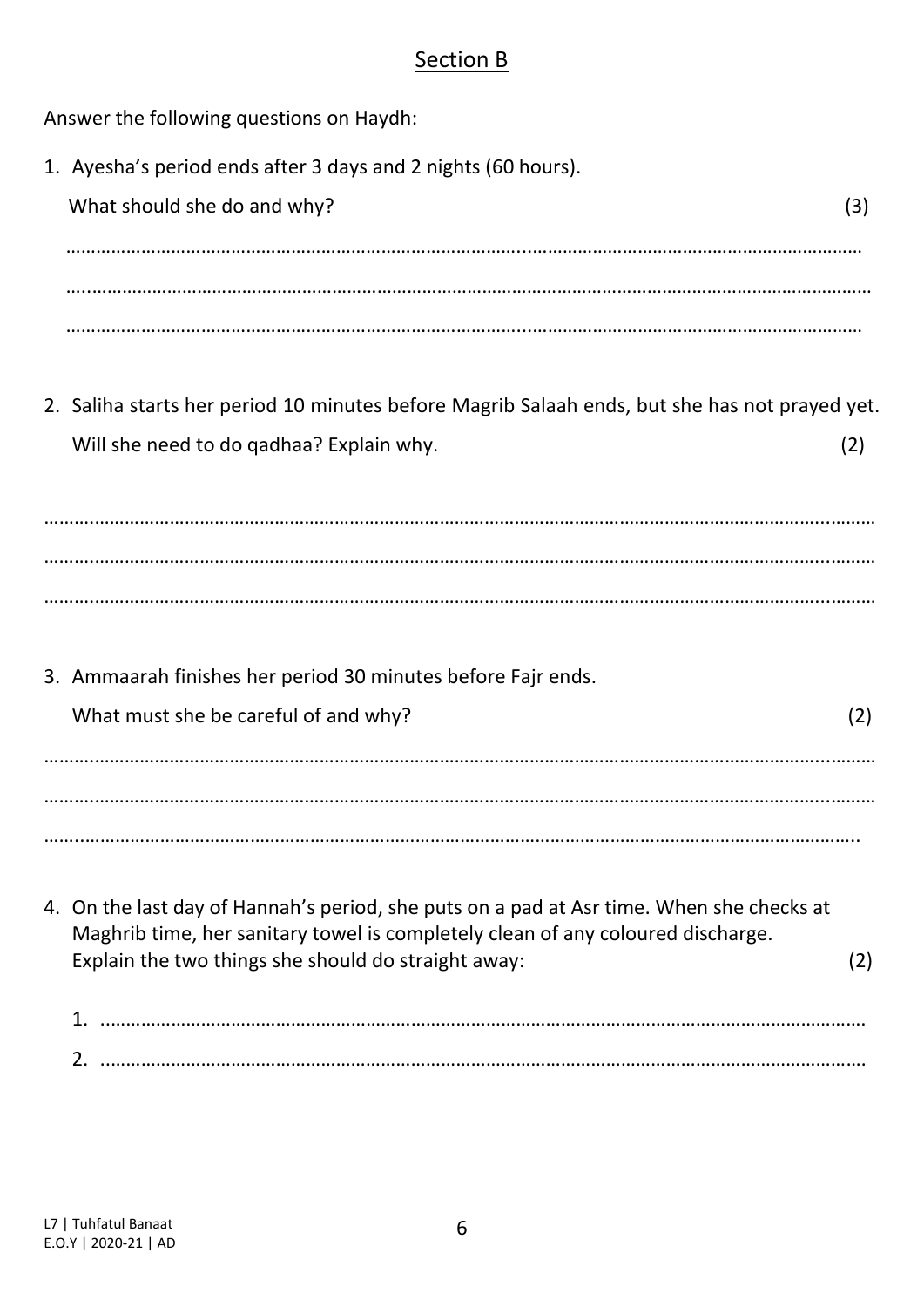5. Aliyah finishes her period 15 minutes before Suhoor ends. What should she do? (2) ……….………………………………………………………………………………………………………………………………...……… ……..………………………………………………………………………………………………………………………………………… ……….………………………………………………………………………………………………………………………………...………

6. Layla is fasting. She came on her period 15 minutes before Iftaar time. What must she do and what will happen to her fast? (2)

……….………………………………………………………………………………………………………………………………...……… ……….………………………………………………………………………………………………………………………………...……… ……..…………………………………………………………………………………………………………………………………………..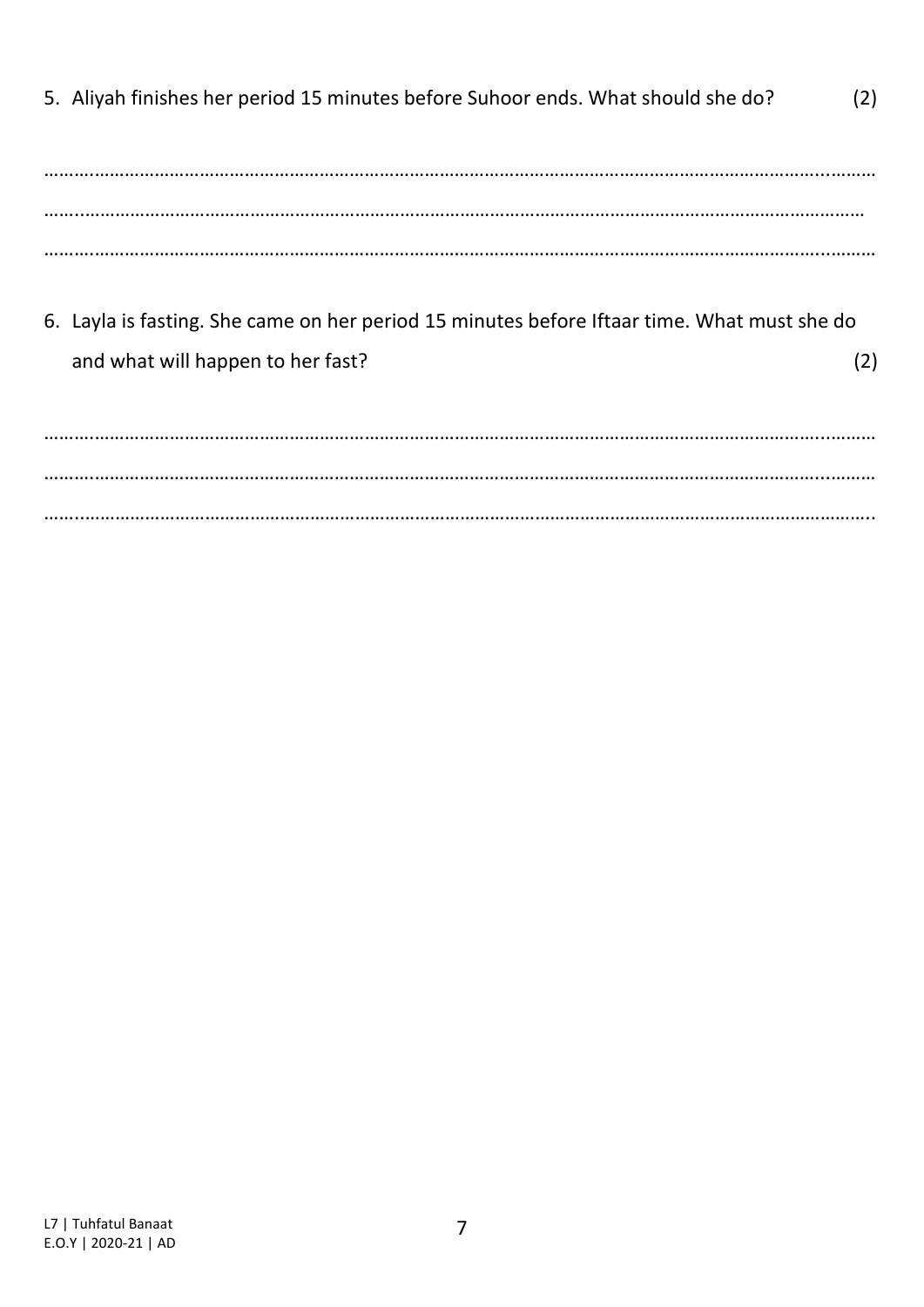|  |  |  | 7. Below are some practical calculations regarding menstruation. |  |  |  |
|--|--|--|------------------------------------------------------------------|--|--|--|
|--|--|--|------------------------------------------------------------------|--|--|--|

Answer the questions related to each situation:

| <b>Practical Question 1</b>                                                                | (5) |
|--------------------------------------------------------------------------------------------|-----|
| Hannah started bleeding on 10th April at 8:30pm. She saw blood until 19th June at 11:10pm. |     |
| Working out:                                                                               |     |
|                                                                                            |     |
|                                                                                            |     |
|                                                                                            |     |
|                                                                                            |     |
|                                                                                            |     |
|                                                                                            |     |
| 1. What are the total number of bleeding days?                                             |     |
|                                                                                            |     |
| 2. How many days will be classed as Haydh/Istihadha?                                       |     |
|                                                                                            |     |
|                                                                                            |     |
|                                                                                            |     |
| 3. What date and time will Hannah have her Ghusl?                                          |     |
|                                                                                            |     |
| 4. Will she need to make up any Salaah? Why?                                               |     |
|                                                                                            |     |
|                                                                                            |     |
|                                                                                            |     |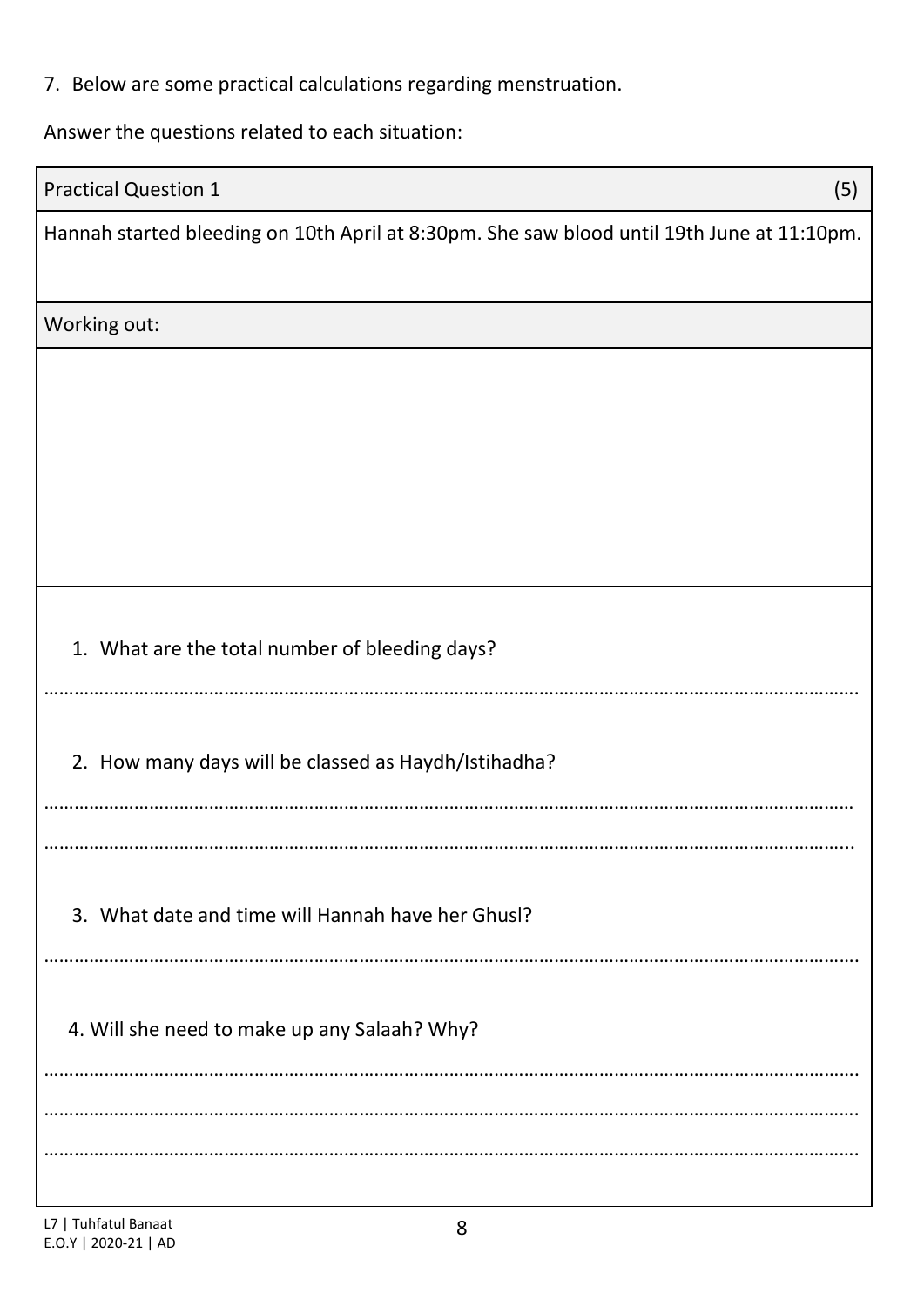| <b>Practical Question 2</b><br>(6)                                                                                                                                 |
|--------------------------------------------------------------------------------------------------------------------------------------------------------------------|
| Haala has a habit of 7 days. In Ramadhaan, she starts bleeding on 2 <sup>nd</sup> May at 10:00 am and<br>continues to bleed until 15 <sup>th</sup> May at 6:00 pm. |
| Working out: (Suhoor end: 3:50 am - Iftaar time: 8:30 pm)                                                                                                          |
|                                                                                                                                                                    |
|                                                                                                                                                                    |
|                                                                                                                                                                    |
|                                                                                                                                                                    |
|                                                                                                                                                                    |
| 1. What are the total number of bleeding days?                                                                                                                     |
|                                                                                                                                                                    |
| 2. How many days will be classed as Haydh/Istihadha?                                                                                                               |
|                                                                                                                                                                    |
|                                                                                                                                                                    |
| 3. What day and time will Haala have her Ghusl?                                                                                                                    |
|                                                                                                                                                                    |
| 4. Will she need to make up any Salaah? Which days will she need to make up for?                                                                                   |
|                                                                                                                                                                    |
|                                                                                                                                                                    |
|                                                                                                                                                                    |
| 5. Will she need to make up any fasts? Which days will she need to make up for?                                                                                    |
|                                                                                                                                                                    |
|                                                                                                                                                                    |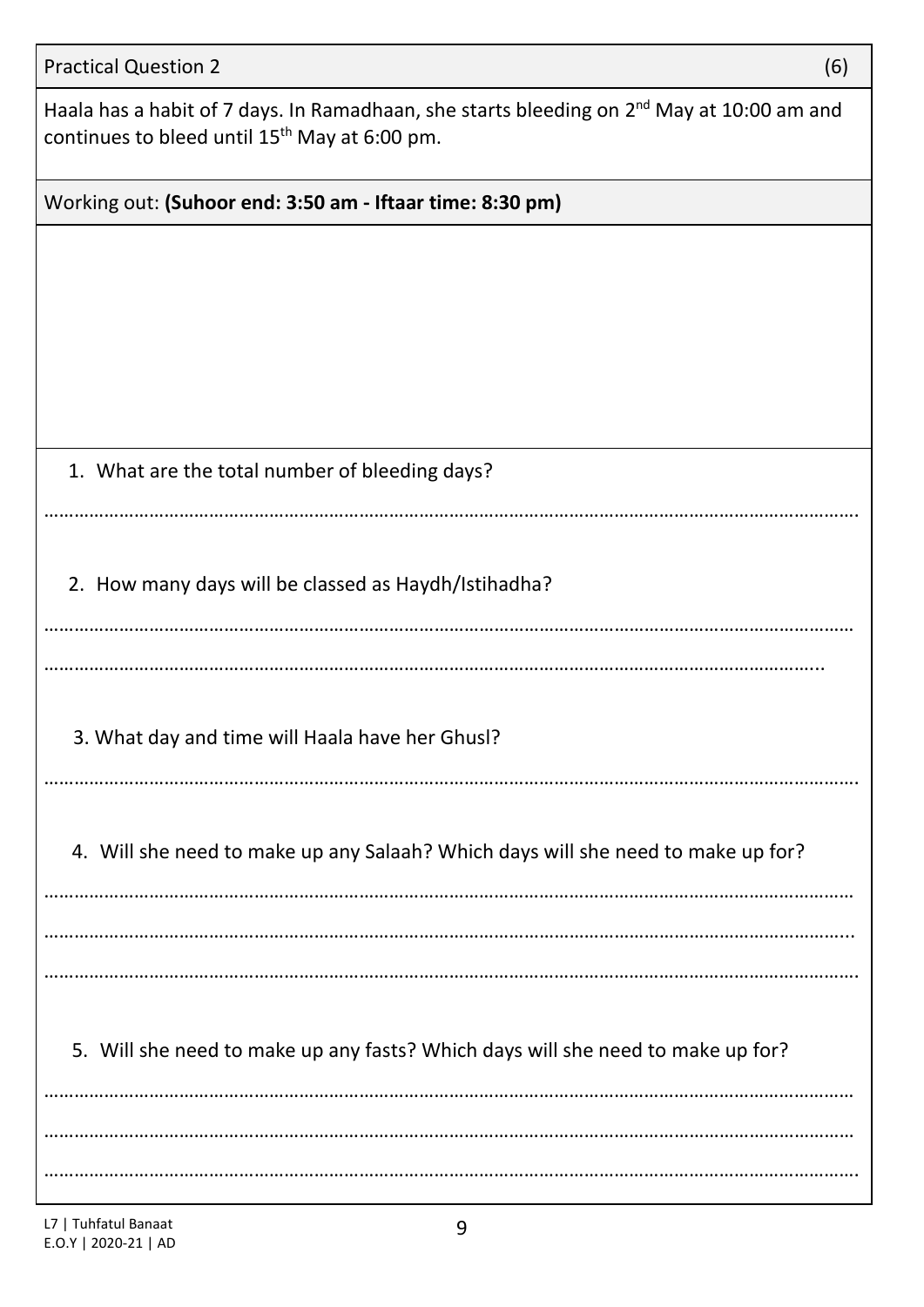In Ramadhaan, Safa started her Haydh for the first time on 10<sup>th</sup> July at 8:00pm. She saw blood until 15<sup>th</sup> July at 7:00am. She did not see anything until 18<sup>th</sup> July at 5:00pm and carried on bleeding for 4 days until 22<sup>nd</sup> July 1:00pm.

Working out: **(Suhoor end: 3:00 am - Iftaar time: 9 pm)**

|  | 1. What are the total number of bleeding days? |  |  |  |
|--|------------------------------------------------|--|--|--|
|--|------------------------------------------------|--|--|--|

……………………………………………………………………………………………………………………………………………….

2. How many days will be classed as Haydh/Istihadha?

……………………………………………………………………………………………………………………………………………...

………………………………………………………………………………………………………………………………………………

3. What day and time will Safa have her Ghusl?

……………………………………………………………………………………………………………………………………………….

4. Will she need to make up any fasts? Which days will she need to make up for

……………………………………………………………………………………………………………………………………………… ……………………………………………………………………………………………………………………………………………… ……………………………………………………………………………………………………………………………………………….

6. Will she need to make up any Salaah? Which days will she need to make up for?

.……………………………………………………………………………………………………………………………………………… ……………………………………………………………………………………………………………………………………….………

……………………………………………………………………………………………………………………………………………….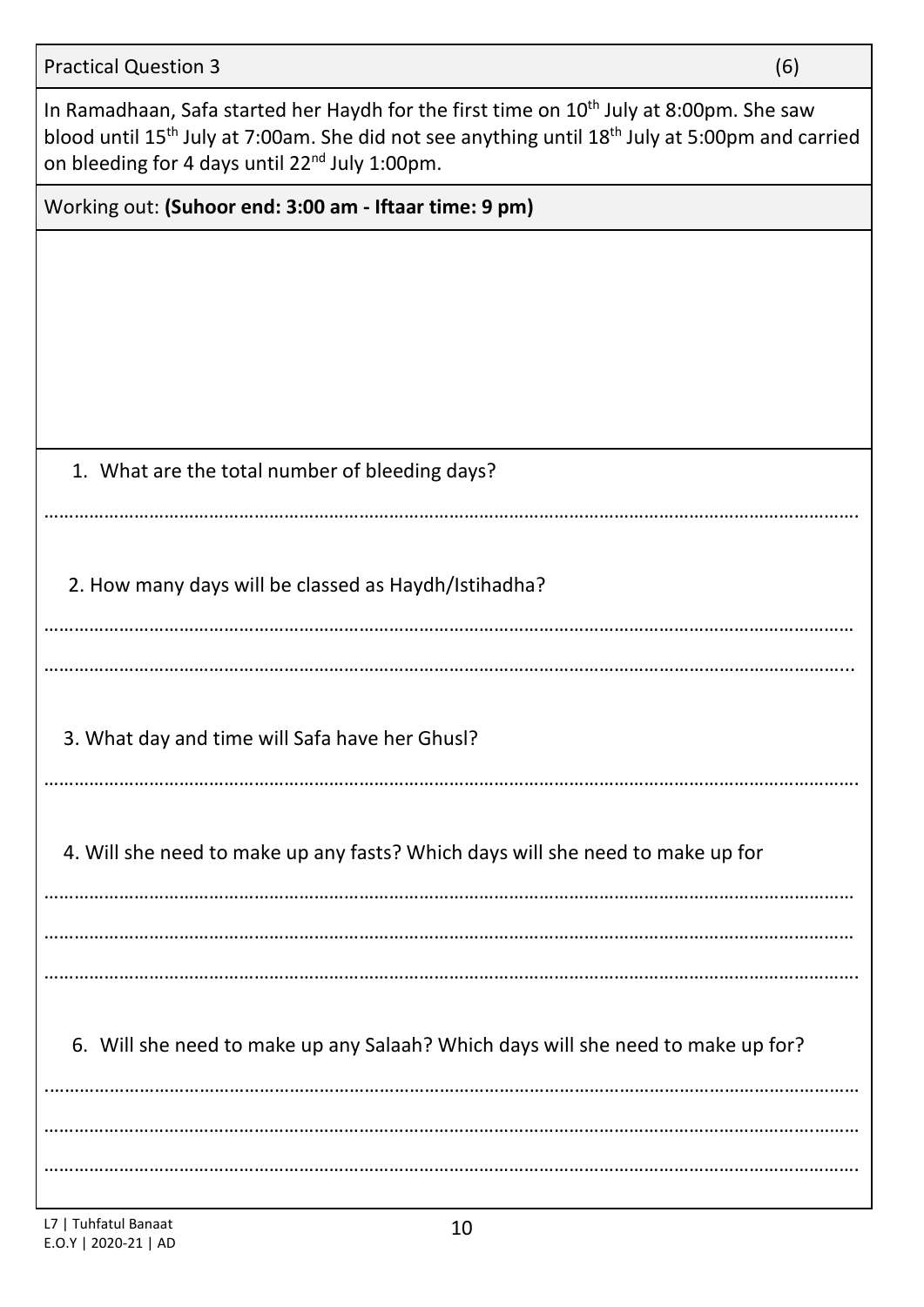### Section C

1. Complete the Salaah times in the table below: (6)

| Salaah  | <b>Beginning</b> | End |
|---------|------------------|-----|
| Fajr    |                  |     |
| Dhuhr   |                  |     |
| Maghrib |                  |     |

### 2. When will it become Haraam or Makrooh to read each Salaah? (6)

Salaah | Haraam/Makrooh? | When? 'Asr Maghrib 'Eshaa

| 3. What kind of Ibaadah can women do during Haydh? |  |
|----------------------------------------------------|--|
|                                                    |  |
|                                                    |  |
|                                                    |  |